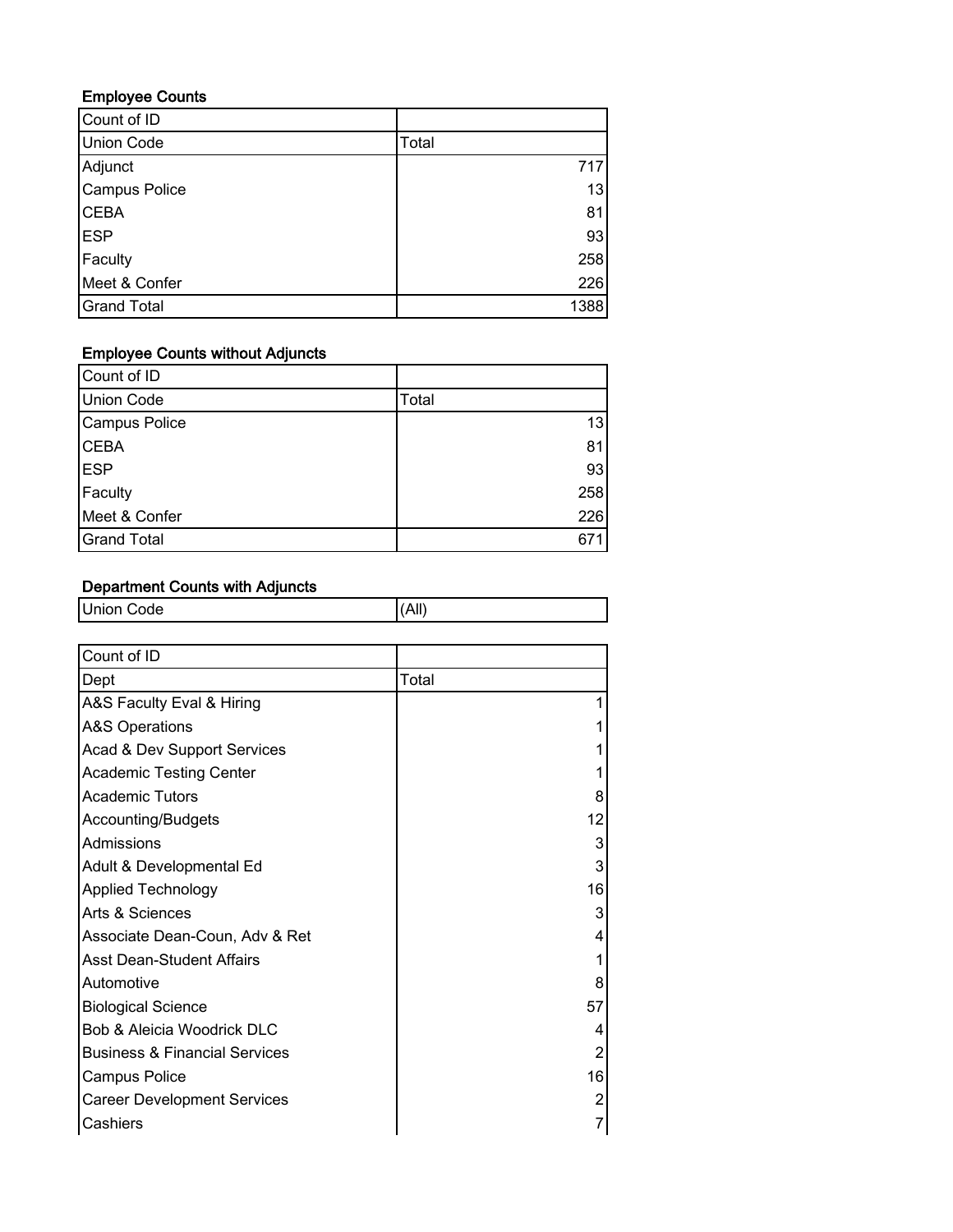| <b>Child Development</b>         |                 |
|----------------------------------|-----------------|
| <b>College Advancement</b>       | 4               |
| <b>Communications Department</b> | 4               |
| <b>Computer Applications</b>     | 33              |
| <b>Conference Services</b>       | $\mathbf{2}$    |
| <b>Construction Trades</b>       | $\overline{7}$  |
| Counseling & Career Center       | 17              |
| <b>Criminal Justice</b>          | 44              |
| <b>Culinary Education</b>        | 28              |
| Custodians                       | 58              |
| <b>Customer Support</b>          | 10              |
| <b>Dental Auxiliary</b>          | 22              |
| Disability & Occ Support Servs   | 8 <sup>1</sup>  |
| Drafting and Design              | 16              |
| Education                        | 16              |
| English                          | 143             |
| <b>Enrollment Center</b>         | $6 \mid$        |
| <b>Enterprise Applications</b>   | 11              |
| <b>Facilities</b>                | $6 \mid$        |
| <b>Financial Aid</b>             | 12              |
| <b>Ford Fieldhouse</b>           | $\overline{7}$  |
| <b>General Business</b>          | 86              |
| <b>General Counsel</b>           | 3               |
| <b>Grants Development</b>        | 2               |
| <b>Graphic Operations</b>        | $\overline{7}$  |
| <b>GRCC Lakeshore Campus</b>     | $6 \mid$        |
| Human Resources                  | 13              |
| Information Technology           | 4               |
| Infrastructure                   | 9               |
| Institutional Research & Ping    | 7               |
| Intrdisp Study & Instr Support   | 10 <sup>1</sup> |
| <b>Job Training</b>              | 15              |
| Language & Thought               | 75              |
| Learning Corner @ Wealthy        | 3               |
| Library & Learning Commons       | 13              |
| Maintenance                      | 21              |
| Manufacturing                    | 17              |
| <b>Mathematics</b>               | 79              |
| Media Technologies               | 8               |
| Michigan Works!                  | 12              |
| Michigan Works! Ottawa           | 9               |
| <b>Nursing Program</b>           | 51              |
| Occupational Therapy Assisting   | 3               |
| <b>Older Learner Center</b>      | 1               |
| <b>Operational Planning</b>      | 1               |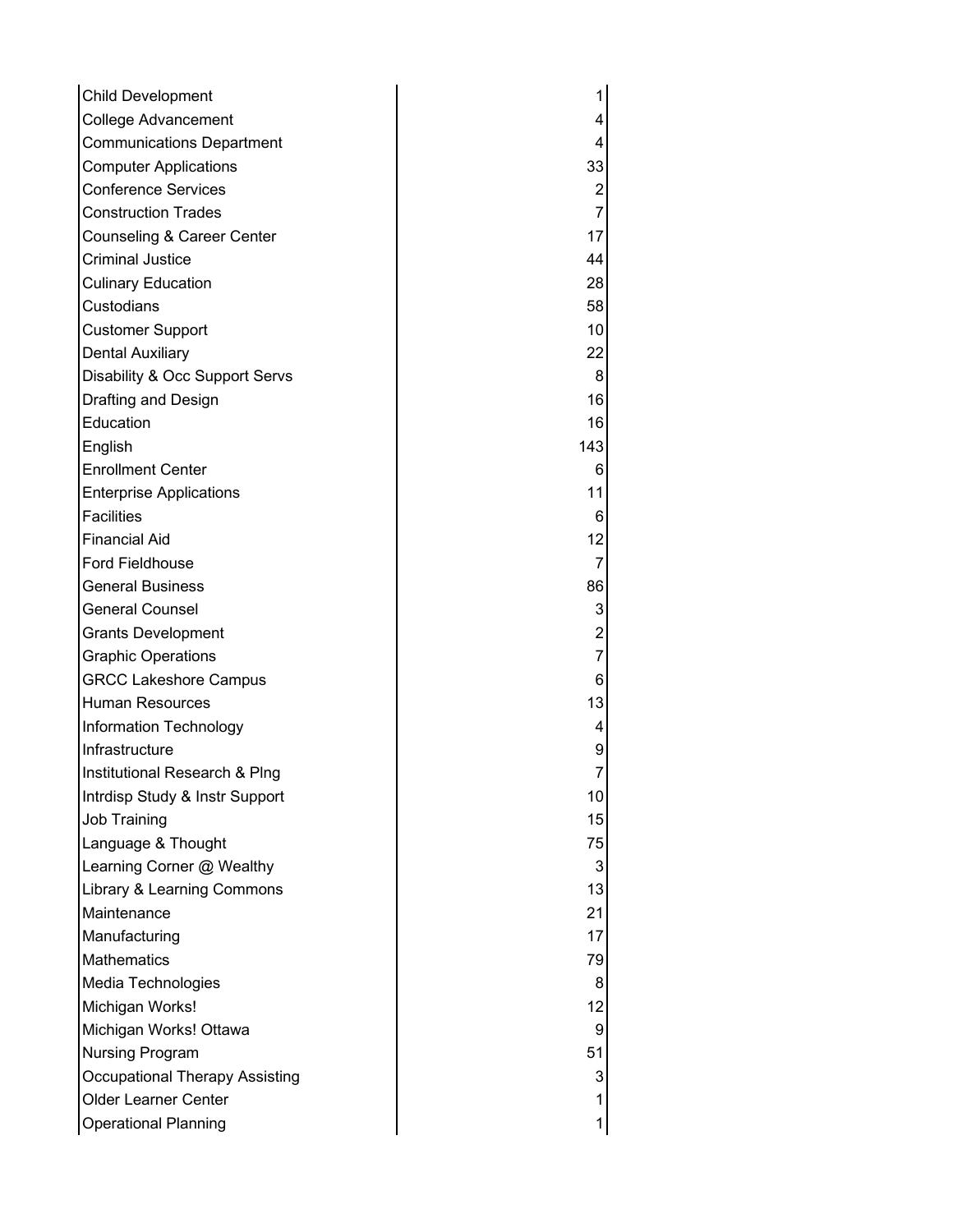| Performing Arts                     | 45               |
|-------------------------------------|------------------|
| <b>Physical Science</b>             | 43               |
| Preschool                           | 15               |
| President                           | 3                |
| Print, Graph & Mail Solutions       | 1                |
| <b>Printing Services</b>            | 5                |
| <b>Project Management Office</b>    | 4                |
| Provost & Academic Affairs          | 3                |
| Psychology                          | 37               |
| Purchasing                          | 2                |
| Radiologic Technology               | 8                |
| Receiving                           | $\overline{c}$   |
| Service Learning                    | 1                |
| <b>Social Sciences</b>              | 61               |
| <b>Staff Development</b>            | $\overline{c}$   |
| <b>Student Affairs</b>              | 3                |
| <b>Student Employment Services</b>  | 3                |
| <b>Student Life</b>                 | 4                |
| <b>Student Records</b>              | 6                |
| <b>Student Support Services</b>     | 4                |
| <b>Training Solutions</b>           | 10               |
| <b>Training Solutions-Cont Ed</b>   | 3                |
| <b>Upward Bound</b>                 | $\boldsymbol{2}$ |
| <b>Visual Arts</b>                  | 23               |
| <b>WD Faculty Eval &amp; Hiring</b> | $\overline{2}$   |
| <b>WD Operations</b>                | 4                |
| Wellness                            | 27               |
| Work First / JET                    | 3                |
| <b>Workforce Development</b>        |                  |
| <b>Grand Total</b>                  | 1388             |

# Department Counts without Adjuncts Union Code (Multiple Items)

| Count of ID                    |       |    |
|--------------------------------|-------|----|
| Dept                           | Total |    |
| A&S Faculty Eval & Hiring      |       |    |
| <b>A&amp;S Operations</b>      |       |    |
| Acad & Dev Support Services    |       |    |
| <b>Academic Testing Center</b> |       |    |
| <b>Academic Tutors</b>         |       | 8  |
| Accounting/Budgets             |       | 12 |
| Admissions                     |       | 3  |
| Adult & Developmental Ed       |       | 3  |
| <b>Applied Technology</b>      |       | 5  |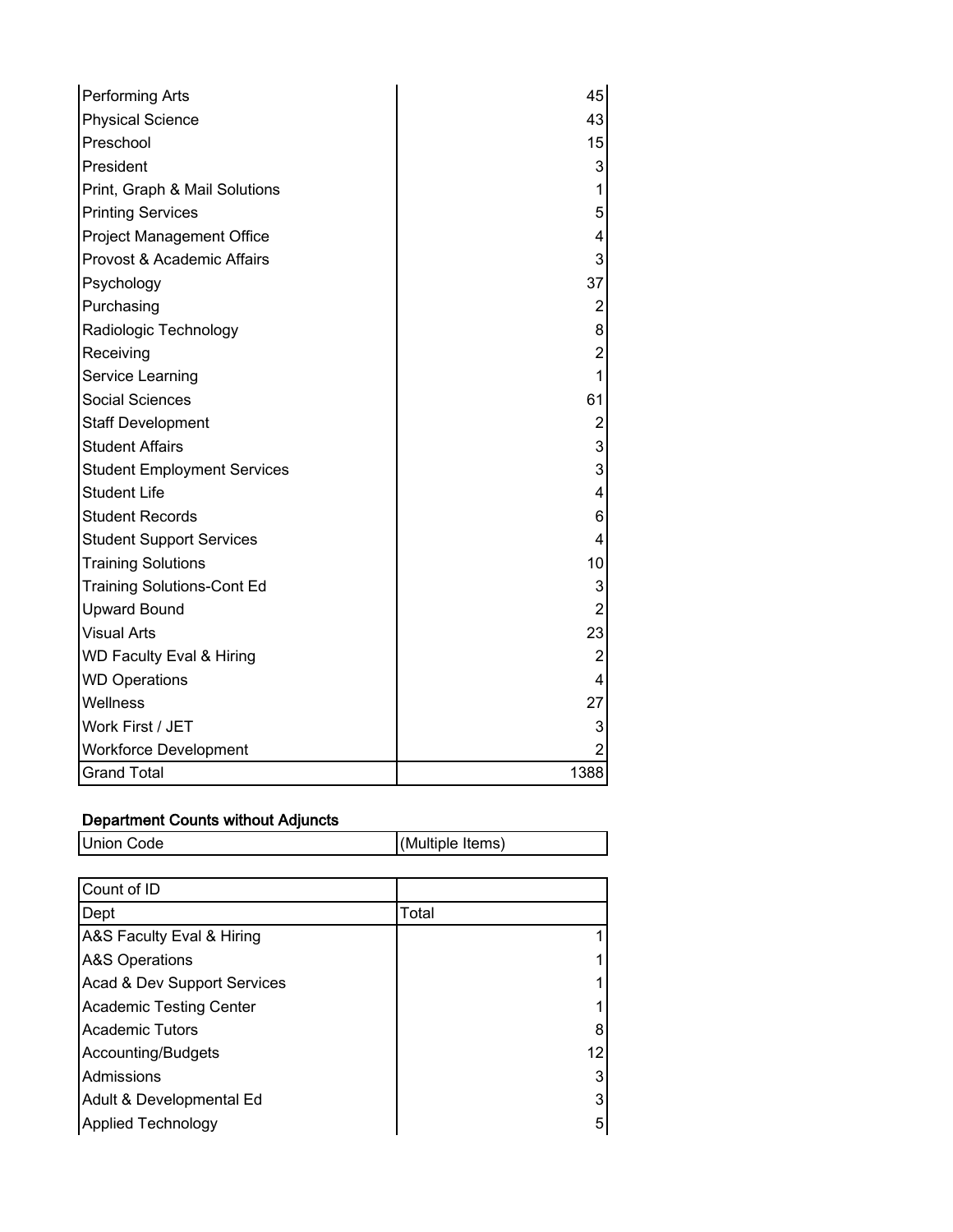| Arts & Sciences                          | 3              |
|------------------------------------------|----------------|
| Associate Dean-Coun, Adv & Ret           | 4              |
| <b>Asst Dean-Student Affairs</b>         | 1              |
| Automotive                               | 4              |
| <b>Biological Science</b>                | 13             |
| Bob & Aleicia Woodrick DLC               | 4              |
| <b>Business &amp; Financial Services</b> | $\overline{c}$ |
| <b>Campus Police</b>                     | 16             |
| <b>Career Development Services</b>       | 2              |
| Cashiers                                 | $\overline{7}$ |
| College Advancement                      | 4              |
| <b>Communications Department</b>         | 4              |
| <b>Computer Applications</b>             | 8              |
| <b>Conference Services</b>               | $\overline{2}$ |
| Counseling & Career Center               | 15             |
| <b>Criminal Justice</b>                  | 4              |
| <b>Culinary Education</b>                | 17             |
| Custodians                               | 58             |
| <b>Customer Support</b>                  | 10             |
| <b>Dental Auxiliary</b>                  | 9              |
| Disability & Occ Support Servs           | 8              |
| Drafting and Design                      | 4              |
| Education                                | 5              |
| English                                  | 29             |
| <b>Enrollment Center</b>                 | 6              |
| <b>Enterprise Applications</b>           | 11             |
| <b>Facilities</b>                        | 6              |
| <b>Financial Aid</b>                     | 12             |
| <b>Ford Fieldhouse</b>                   | 6              |
| <b>General Business</b>                  | 14             |
| <b>General Counsel</b>                   | 3              |
| <b>Grants Development</b>                | 2              |
| <b>Graphic Operations</b>                | 7              |
| <b>GRCC Lakeshore Campus</b>             | 6              |
| <b>Human Resources</b>                   | 13             |
| Information Technology                   | 4              |
| Infrastructure                           | 9              |
| Institutional Research & Plng            | 7              |
| Intrdisp Study & Instr Support           | 10             |
| Job Training                             | 14             |
| Language & Thought                       | 12             |
| Learning Corner @ Wealthy                | 3              |
| Library & Learning Commons               | 13             |
| Maintenance                              | 21             |
| Manufacturing                            | 8              |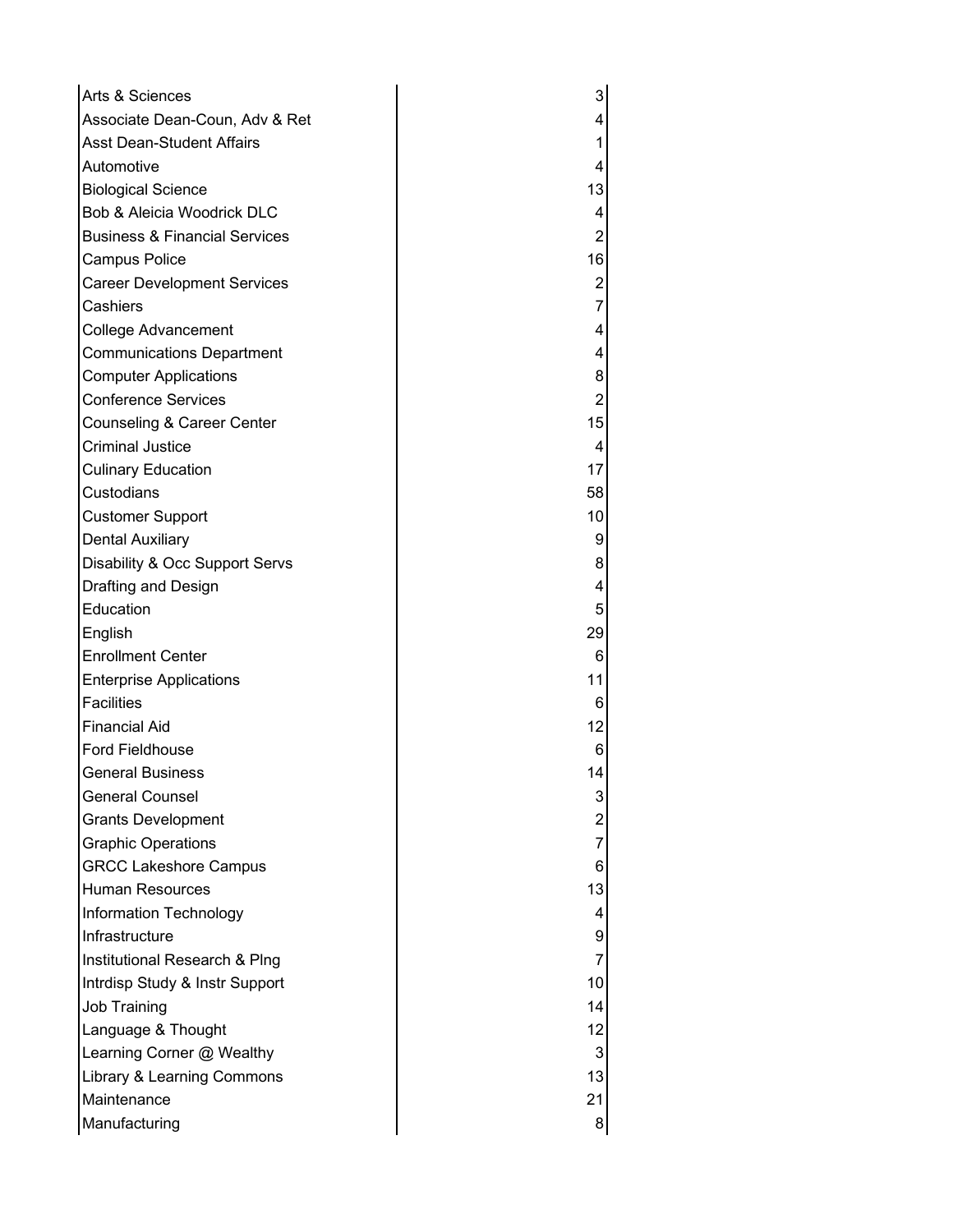| Mathematics                         | 15                      |
|-------------------------------------|-------------------------|
| Media Technologies                  | 8 <sup>1</sup>          |
| Michigan Works!                     | 12                      |
| Michigan Works! Ottawa              | $\overline{9}$          |
| Nursing Program                     | 25                      |
| Occupational Therapy Assisting      | $\mathbf{2}$            |
| Older Learner Center                | $\mathbf{1}$            |
| <b>Operational Planning</b>         | 1                       |
| Performing Arts                     | 13                      |
| <b>Physical Science</b>             | 13                      |
| Preschool                           | 15                      |
| President                           | $\mathbf{3}$            |
| Print, Graph & Mail Solutions       | 1                       |
| <b>Printing Services</b>            | $\sqrt{5}$              |
| <b>Project Management Office</b>    | 4                       |
| Provost & Academic Affairs          | $\mathbf{3}$            |
| Psychology                          | $6 \mid$                |
| Purchasing                          | $\mathbf{2}$            |
| Radiologic Technology               | $\boldsymbol{2}$        |
| Receiving                           | $\overline{2}$          |
| Service Learning                    | $\mathbf{1}$            |
| Social Sciences                     | 13                      |
| <b>Staff Development</b>            | $\overline{\mathbf{c}}$ |
| <b>Student Affairs</b>              | $\mathbf{3}$            |
| <b>Student Employment Services</b>  | 3                       |
| <b>Student Life</b>                 | $\overline{\mathbf{4}}$ |
| <b>Student Records</b>              | 6                       |
| <b>Student Support Services</b>     | 4                       |
| <b>Training Solutions</b>           | 10 <sup>1</sup>         |
| <b>Training Solutions-Cont Ed</b>   | 3                       |
| <b>Upward Bound</b>                 | $\overline{\mathbf{c}}$ |
| <b>Visual Arts</b>                  | 7                       |
| <b>WD Faculty Eval &amp; Hiring</b> | $\overline{c}$          |
| <b>WD Operations</b>                | 4                       |
| Wellness                            | 5                       |
| Work First / JET                    | 3                       |
| <b>Workforce Development</b>        | 2                       |
| <b>Grand Total</b>                  | 671                     |

# Adjuncts by Department

| Count of ID               |       |
|---------------------------|-------|
| Dept                      | Total |
| Applied Technology        |       |
| Automotive                |       |
| <b>Biological Science</b> |       |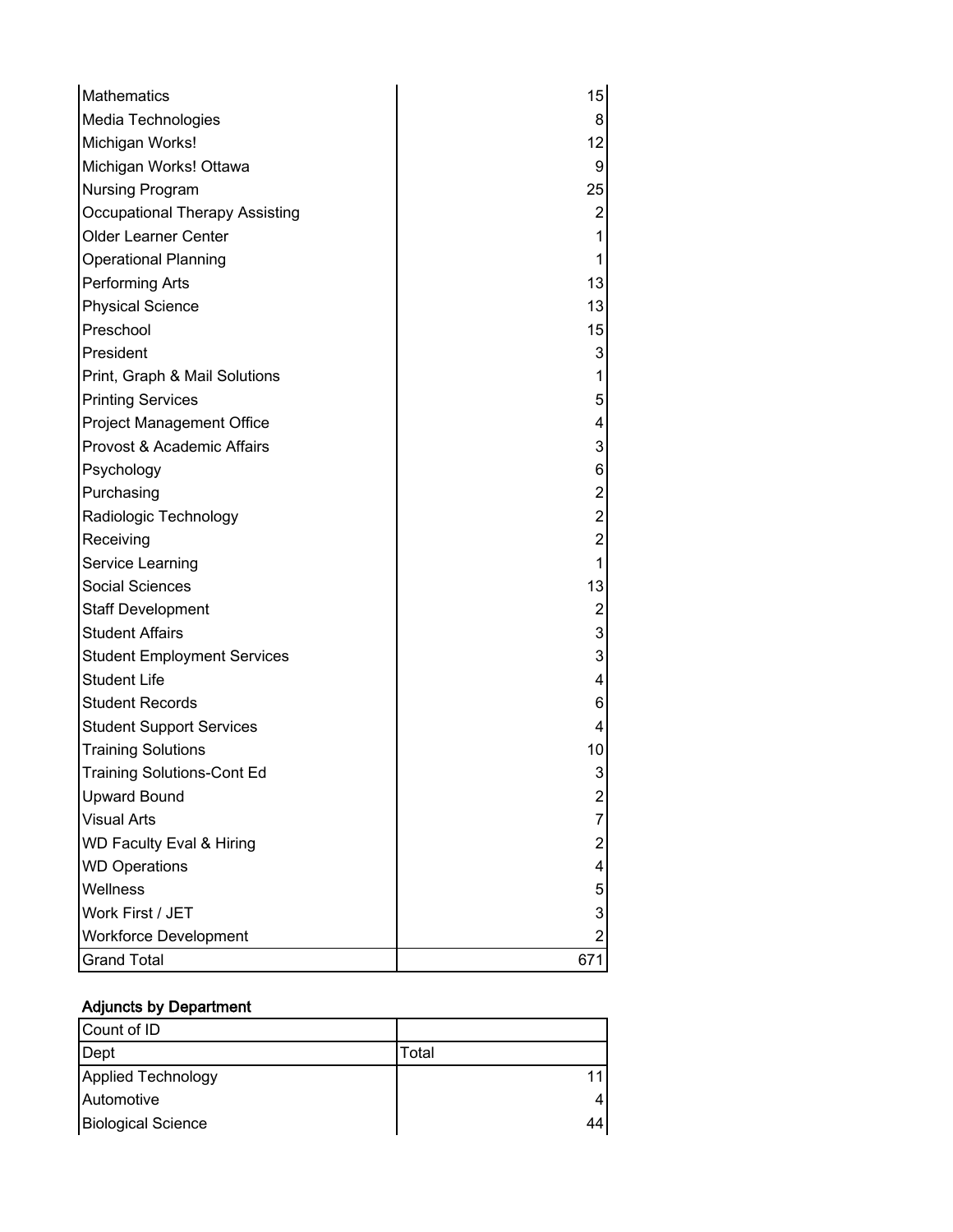| <b>Child Development</b>              |                   |
|---------------------------------------|-------------------|
| <b>Computer Applications</b>          | 25                |
| <b>Construction Trades</b>            | 7                 |
| Counseling & Career Center            | $\overline{2}$    |
| <b>Criminal Justice</b>               | 40                |
| <b>Culinary Education</b>             | 11                |
| <b>Dental Auxiliary</b>               | 13                |
| Drafting and Design                   | 12                |
| Education                             | 11                |
| English                               | 114               |
| <b>Ford Fieldhouse</b>                |                   |
| <b>General Business</b>               | 72                |
| Job Training                          |                   |
| Language & Thought                    | 63                |
| Manufacturing                         | 9                 |
| Mathematics                           | 64                |
| Nursing Program                       | 26                |
| <b>Occupational Therapy Assisting</b> |                   |
| Performing Arts                       | 32                |
| <b>Physical Science</b>               | 30 <sup>2</sup>   |
| Psychology                            | 31                |
| Radiologic Technology                 | $6 \mid$          |
| <b>Social Sciences</b>                | 48                |
| <b>Visual Arts</b>                    | 16                |
| Wellness                              | $22 \overline{)}$ |
| <b>Grand Total</b>                    | 717               |

#### Student Employees By Department

| Departments                                | <b>Student Assistant Funding</b> | <b>Work Study Funding</b> | Total |
|--------------------------------------------|----------------------------------|---------------------------|-------|
| Admissions                                 |                                  |                           |       |
| ASC - At Risk Math Group                   |                                  |                           |       |
| ASC - Biology                              |                                  |                           |       |
| <b>ASC - Business</b>                      |                                  |                           |       |
| ASC - Health Lab                           |                                  |                           |       |
| ASC - Math Lab                             | 11                               | 6                         | 17    |
| ASC - Office                               | 6                                |                           |       |
| ASC - Science Computer Lab                 |                                  |                           |       |
| <b>ASC Calculus &amp; Physical Science</b> |                                  |                           |       |
| <b>ASC LA ITS Tutor</b>                    | 6                                |                           |       |
| ASC Language Arts Lab                      | 5                                |                           |       |
| ASC Science Computer Lab                   |                                  |                           |       |
| ASC - SGPT                                 | 63                               |                           | 67    |
| <b>ATC Catering</b>                        | 6                                |                           | 6     |
| ATC - Computer Lab                         | 14                               |                           | 16    |
| Automotive                                 | 0                                |                           |       |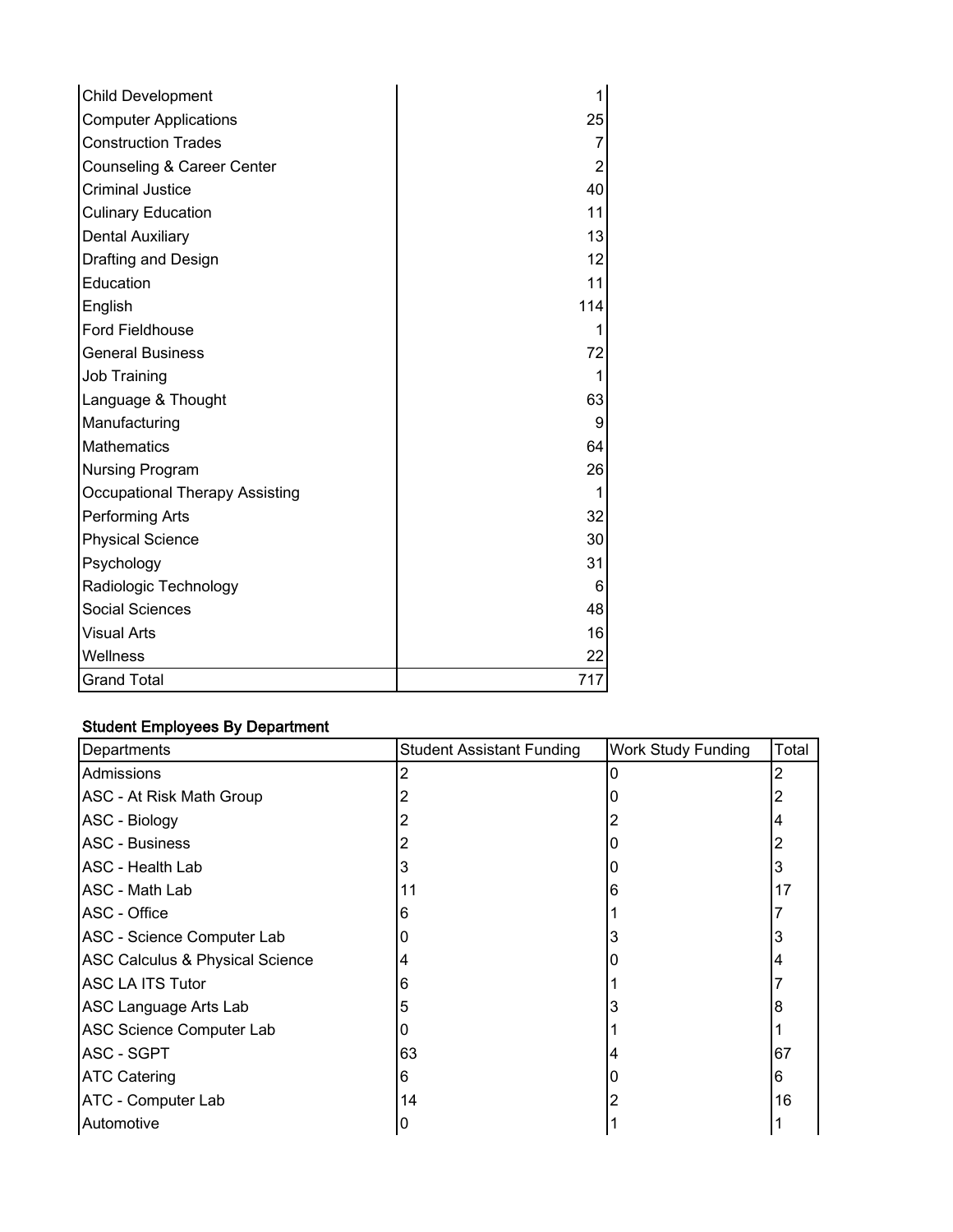| Biology                             |    | 0  | 3  |
|-------------------------------------|----|----|----|
| <b>Business</b>                     |    | 0  |    |
| <b>Career Advancement Center</b>    |    |    |    |
| Cashier's Office                    |    | 3  | 3  |
| Center for Teaching Excellence      |    | 3  |    |
| Child Development                   |    | 4  |    |
| <b>College Advancement Center</b>   |    | 0  |    |
| Communications                      |    | 0  |    |
| <b>Community Service Work Study</b> | O  | 7  |    |
| Counseling                          |    | 5  |    |
| <b>Criminal Justice</b>             | O  |    |    |
| <b>Wealthy Learning Corner</b>      | O  |    |    |
| <b>Disability Support Services</b>  | 5  | 2  |    |
| EC - Orientation                    |    | 0  |    |
| Electronics                         |    | 0  |    |
| <b>English Department</b>           |    | 0  |    |
| <b>Enrollment Center</b>            |    |    | 16 |
| <b>Experiential Learning</b>        | 0  |    |    |
| <b>Facilities</b>                   | 3  | 12 | 15 |
| <b>Fashion and Interiors</b>        |    |    |    |
| <b>Financial Aid</b>                |    | 5  | 6  |
| <b>Food Services</b>                | 23 | 8  | 31 |
| Ford Fieldhouse                     | 18 | 32 | 50 |
| Grounds                             | 0  | 5  | 5  |
| Health - Dental                     |    | 0  |    |
| Information Technology              | 5  |    | 6  |
| <b>IRP</b>                          |    | O  |    |
| Diversity Learning Center           |    |    |    |
| Lakeshore                           | 5  | 4  |    |
| Language & Thought                  |    |    |    |
| Library                             | 8  | 4  | 12 |
| Michigan Works!                     | 0  | 6  | 6  |
| M-TEC Job Training                  |    | 0  |    |
| Music                               | 6  | 4  | 10 |
| Older Learning Center               | 2  | 0  | 2  |
| Photography                         | 3  | 0  | 3  |
| <b>Physical Science</b>             |    |    |    |
| Preschool                           | O  | 4  |    |
| <b>Print Solutions</b>              |    |    | 5  |
| <b>Regional Center Sites</b>        | 3  | 0  | 3  |
| <b>SICE</b>                         | 16 | 3  | 19 |
| <b>Staff Development</b>            |    | 0  |    |
| <b>Student Affairs</b>              |    | 0  |    |
| <b>Student Employment Services</b>  | O  | 3  | 3  |
| <b>Student Life</b>                 | 2  | 7  | 9  |